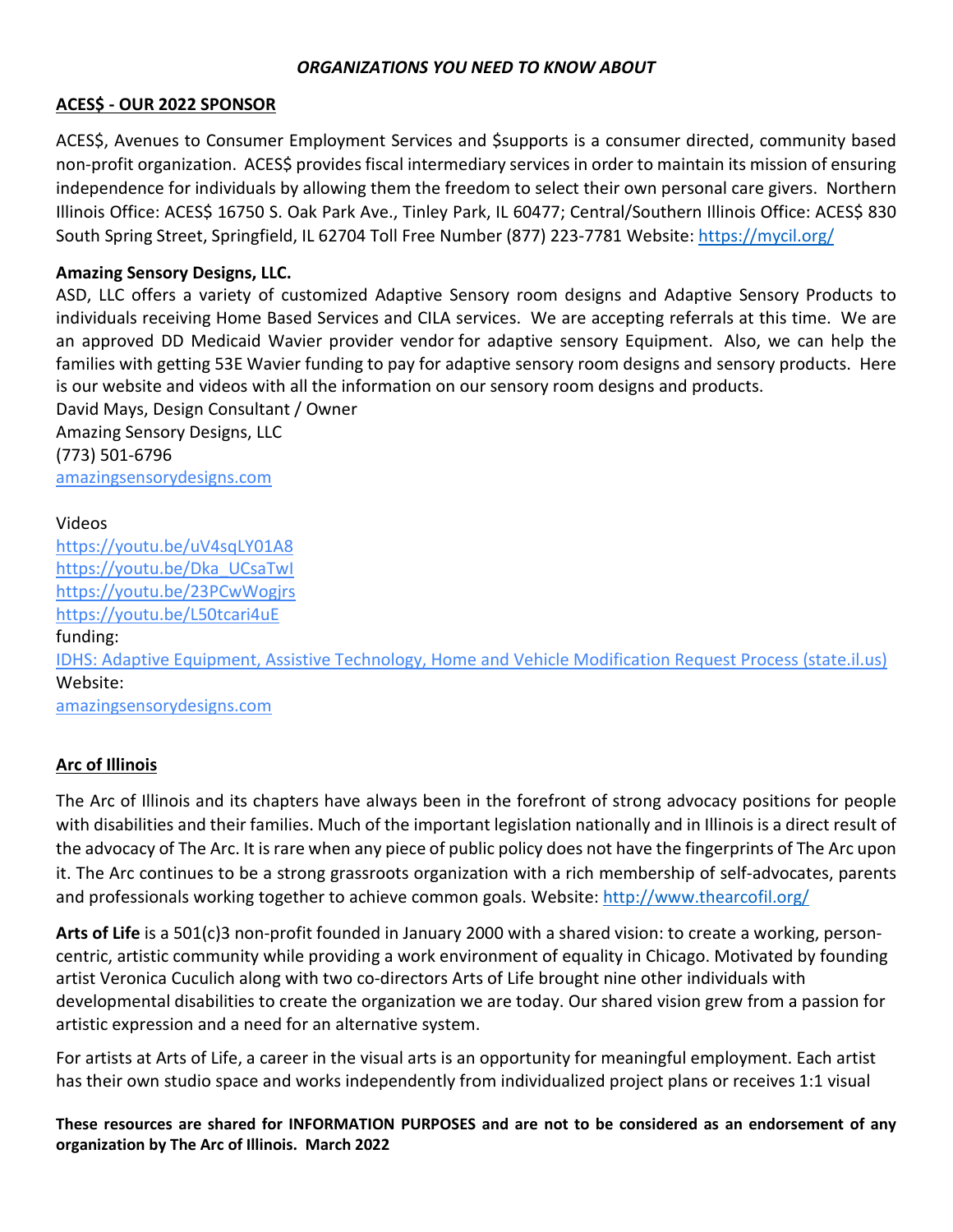arts facilitation to increase their artistic skill set. Artists earn a monthly stipend for participation in the program with eligibility to receive bonuses based on personal annual art sales.

Today, we have two professional art studios and represent over 60 artists with varying levels of physical and intellectual disabilities. Each studio is 6,000 square feet and includes a community gallery that is open to the public.

**Chicago Studio 2010 W Carroll Ave Chicago, IL 60612 (312) 829-2787**

**North Shore Studio 1963 Johns Drive Glenview, IL 60025 (847) 486-0808**

### <https://artsoflife.org/>

**The Answer Inc. is a 501c3** not-for-profit organization, dedicated to empowering families impacted by Autism & Developmental Disabilities. We accomplish this through support, resources, education, recreation, workforce development & advocacy. The Answer's purpose is to de-stigmatize society's opinion of the disabled community and to provide awareness and education. The Answer Inc. also offers and encourages mentoring opportunities. Through your generous contributions we provide effective, successfully tested techniques that build and nourish vital health, life, and cohabitation skills for those impacted by Autism and Developmental Disabilities. The Answer Inc. Autism Awareness & Support Agency,708.296.5651, [www.theanswerinc.org,](http://www.theanswerinc.org/)

IG @theanswerinc

### **Chicagoland Autism Connection**

The Chicagoland Autism Connection (CAC) is a not-for profit 501(c)(3) organization whose mission is to increase autism awareness and improve the quality of life for children and adults with autism. Since 1997 the CAC has touched hundreds of families by providing tools to "shine the light" on the darkness of autism. With monthly parent meetings, the "Spring Fling for Autism Awareness" Resource Fair, a summer picnic and pool party, the fall "Night of Stars" Dinner Dance, and numerous other activities, the CAC strives to support families affected by this devastating neurological disorder and the professionals who work with them. Through its two divisions - the Chicago Southside Autism Support Group (CSASG) and the "A" Team Social and Recreational Club - CAC continues to work toward the fulfillment of its mission. Website: <http://www.chicagoautism.org/>

### **Community Service Options Inc.**

A private non-profit 501©3 organization, founded in 1989, Community Service Options, Inc. (CSO) contracts with the Illinois Department of Human Services (IDHS) to provide preadmission screening, eligibility determination and service coordination for people with developmental disabilities, in Chicago. CSO is part of a national system, federally mandated to be completely independent and free-standing of local direct service provision. This "independent" function enables CSO to safeguard the rights of people with disabilities, even though it receives funding from federal and state grants, contracts and private donations. The skilled advocates at CSO assist in the development of individual, "person-centered" plans for community-based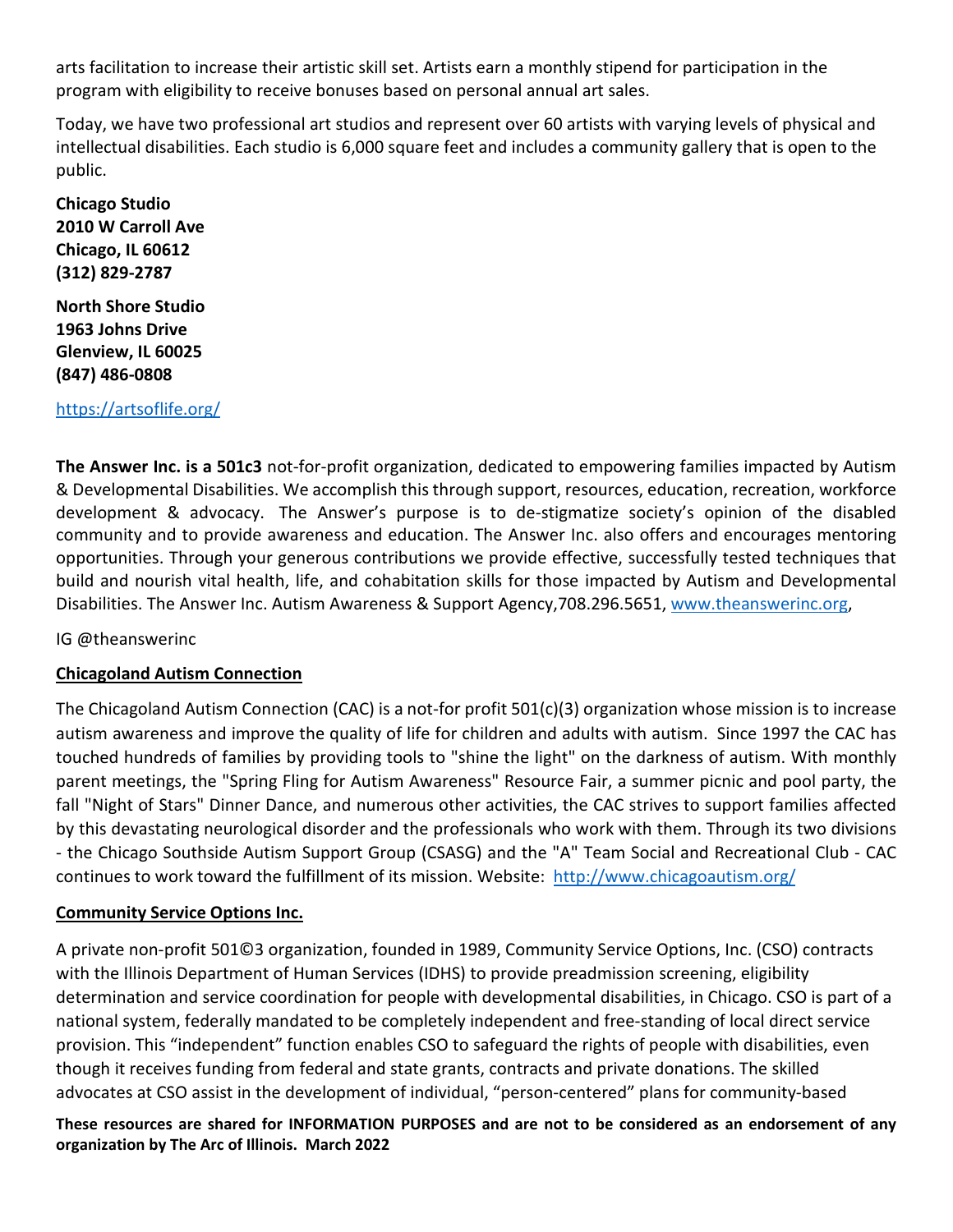human services and supports. CSO works with each individual and/or their family/guardian to identify goals and strategies that address unique needs and maximize their potential. CSO plans and arranges services such as medical care options, employment, housing programs, accessible transportation, and recreational activities. Contact us: Telephone (773) 471-4700, Fax (773) 471-4770, TDD: 773-471-4772, Toll-Free: (888) 276-4467 <http://www.cso1.org/>

## **Envision Unlimited**

For over 70 years, Envision Unlimited has served people with disabilities across all ages, abilities, and backgrounds. Today, our wide array of home and community-based programs benefit over 2,000 individuals across the state of Illinois. Envision provides day programs, community living services, employment services, a foster care program, and mental health services.

At Envision, we hold ourselves to the highest possible standard. We voluntarily invite regular independent evaluation to ensure that we successfully address our clients' and families' unique needs. Across the 14 consecutive surveys offered since 1978, we received the highest possible scores from the Commission on the Accreditation of Rehabilitation Facilities (CARF). We measure our success by program participants' progress, as we help children and adults realize self-identified goals and objectives. Above all, Envision is an advocate for the disability community. We believe all individuals, given the right opportunities, are capable of achieving great breakthroughs and leading lives of choice, independence, and inclusion. 8 S. Michigan Avenue, Suite 1700 | Chicago, IL 60603 Phone: (312) 346-6230 | Fax (312) 346-2218 <https://envisionunlimited.org/>

Email: [info@envisionunlimited.org](mailto:info@envisionchicago.org)

# **Equip for Equality**

Equip for Equality. Abuse & Neglect: Preventing abuse, neglect and exploitation through systemic and individual advocacy; facility monitoring and oversight; and enforcement of fundamental rights. 20 N Michigan Ave Suite 300, Chicago, IL 60602 · (312) 341-0022; [https://www.equipforequality.org](https://www.equipforequality.org/)

### **Family Benefit Solutions**

Family Benefits Solutions is located at 1110 W. Lake Cook Road #150 in Buffalo Grove, IL 60089. Our contact information: (847) 279-8506. Email: [benefithelp@aol.com.](mailto:benefithelp@aol.com) We help families obtain and maintain government benefits: SSI, SSDI, Medicaid, etc. We also do educational seminars for families, professionals and agencies.

### **Family-to-Family Health Information Center**

The Arc of Illinois Family-to-Family Health Information Center works with families and professionals to assist with questions and concerns related to the health of children and youth with special health care needs (CYSHCN) under the age of 22. We put our extensive parental and professional experience to work to help other families access resources, communicate with medical providers, and raise children at home in their communities.

We understand how challenging healthcare systems can be, which is why we focus on sharing the most thorough, up-to-date resources regarding health insurance options, government benefits, youth transition concerns, and much more. Together, we help your child to thrive in their community. [https://www.thearcofil.org/about](https://www.thearcofil.org/about-us/programs/family-to-family-health-information-center)[us/programs/family-to-family-health-information-center](https://www.thearcofil.org/about-us/programs/family-to-family-health-information-center) Project Director, [Mary@thearcofil.org](mailto:Mary@thearcofil.org)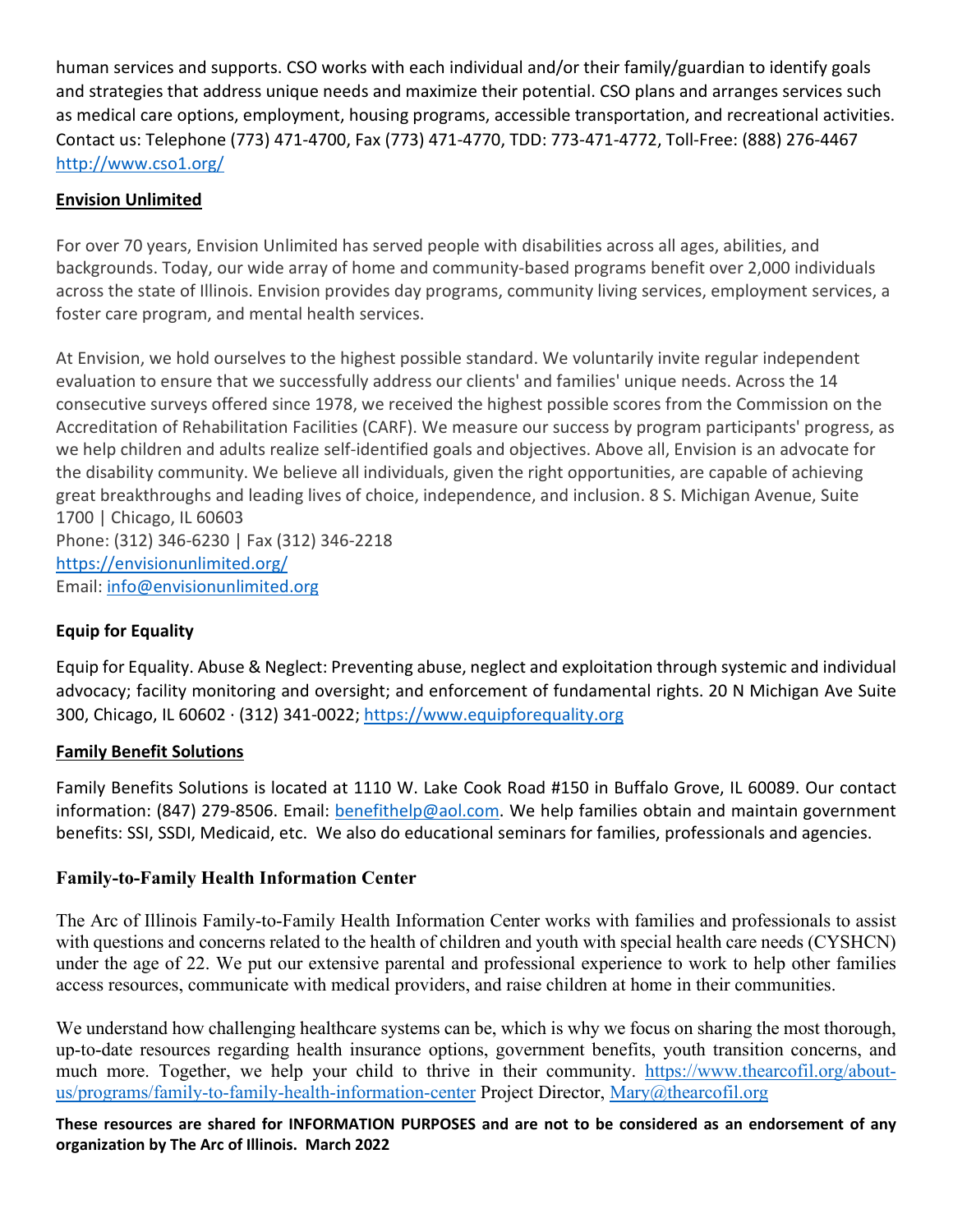**[Family Resource Center on Disabilities](https://frcd.org/) -** Providing Parents of Children with Disabilities with Information, Training, and Assistance. Chicago's Metropolitan Area Parent Training and Information Center!

- Learn about your Rights and Responsibilities under the Individuals with Disabilities Education Act (IDEA)
- Make informed decisions about your child's Individualized Education Program (IEP)
- Obtain appropriate services for your child
- Communicate more effectively with school professionals
- Come together with other parents who share your concerns and desires to make a difference
- **EXECUTE:** Learn more about Early Intervention and transition services
- **Effect positive change in your child's school.**
- Learn about what he or she needs to lead a productive and independent adult life

## **Family Resource Center on Disabilities serves the following 8 Illinois counties: Cook, DuPage, Grundy, Kane, Kendall, Lake, McHenry, and Will.**

Have additional questions about FRCD? Contact us at 312-939-3513 or email [info@frcd.org.](mailto:info@frcd.org)

## **Family Support Network**

ı

The Family Support Network works to uncover the resources, funding, and services needed to help people with developmental disabilities live fulfilling lives in their own homes. By focusing on the needs of both family members and individuals, we help break down barriers to clear the way for long-term success. The mission of the Family Support Network is to unify individuals with disabilities and their families to advocate for funding, services and community resources that strengthen and support the individual and the family directly by responding to their individual needs and empowering them to live in their own homes. The Family Support Network further seeks to ensure the continuation of all individual supports throughout the life span of the individual. Website:<http://familysupportnetwork.org/>

### **Family Transition Project**

The Family Transition Project supports individuals and families who want to explore the possibilities of community life, for those currently living in large institutions**.**

### **How We Help:**

Provide individualized information, resources, and connections to individuals and families interested in learning about institution to community transition from a family perspective.

Provide self-advocates' experience for one on one support

Provide advocacy and support for the entire transition process and beyond

Present to groups about the experience of moving from institutions to the community, self-advocacy, barriers met, and the positives of community inclusion

Family advocates meet one on one with self-advocates and their families by phone, email, or in person – whatever is most helpful. We are here to listen and learn their histories, their needs, and their concerns. Contact: [Katherine@thearcofil.org](mailto:Katherine@thearcofil.org) <https://www.thearcofil.org/about-us/programs/family-transition-project/>

# **Illinois Department of Human Services**

IDHS is one of Illinois' largest agencies, with more than 13,000 employees. Illinois created IDHS in 1997, to provide our state's residents with streamlined access to integrated services, especially those who are striving to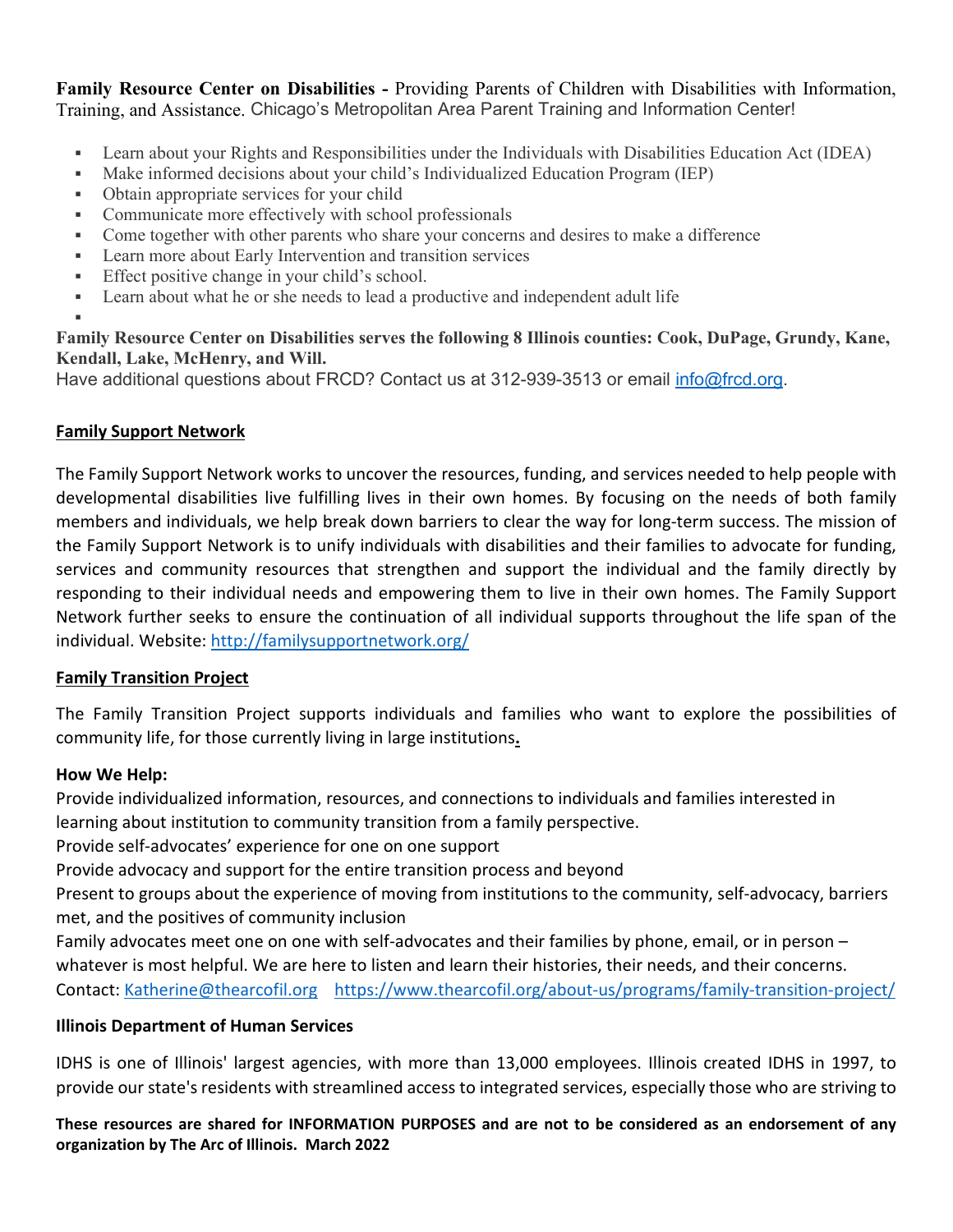move from welfare to work and economic independence, and others who face multiple challenges to selfsufficiency. IDHS is proud of its diversity, efficiency, and the services that the agency and its community partners provide to Illinois citizens.

### **Vision, Mission, and Core Values**

Our vision, mission, and core values define what we stand for and believe in.

Our vision defines what we aspire towards.

Our mission statement defines what we are here to do.

Our core values are the guiding principles that shape our behavior and actions.

Our Vision

All people in Illinois achieve their full potential.

**Our Mission**: Providing equitable access to social/human services, supports, programs and resources to enhance the lives of all who we serve.

#### **Our Core Values**

Human Dignity Equity Community Informed Urgency Transparency Kindness <https://www.dhs.state.il.us/page.aspx?item=27897>

<https://www.dhs.state.il.us/page.aspx?item=81789>

#### **Illinois Life Span**

An organization committed to empowering. Illinois Life Span (ILS) is a program of The Arc of Illinois – a statewide advocacy organization committed to empowering persons with disabilities to achieve full participation in community life through informed choices. The Illinois Life Span Program has been in existence since 2001, providing information and resources on advocacy, supports and services to individuals with intellectual and developmental disabilities of all ages, their family members, and others statewide.

The Illinois Life Span website includes contact information for disability specific resources statewide and by county. Additional information available includes Important School and Transition Resources, an Advocacy Toolbox designed to provide basic information to help navigate the Illinois disability system, and an extensive Links section. <https://www.illinoislifespan.org/>

#### **Illinois Self-Advocacy Alliance (The Alliance)**

#### **Our Focus**

Our focus is to empower people to speak up and speak out about what they want/need, don't want/don't need, action plan their goals and participate in advocacy at the personal, community and statewide levels. We do this through education, trainings and individualized mentoring.

Contact: Tara Ahern Project Director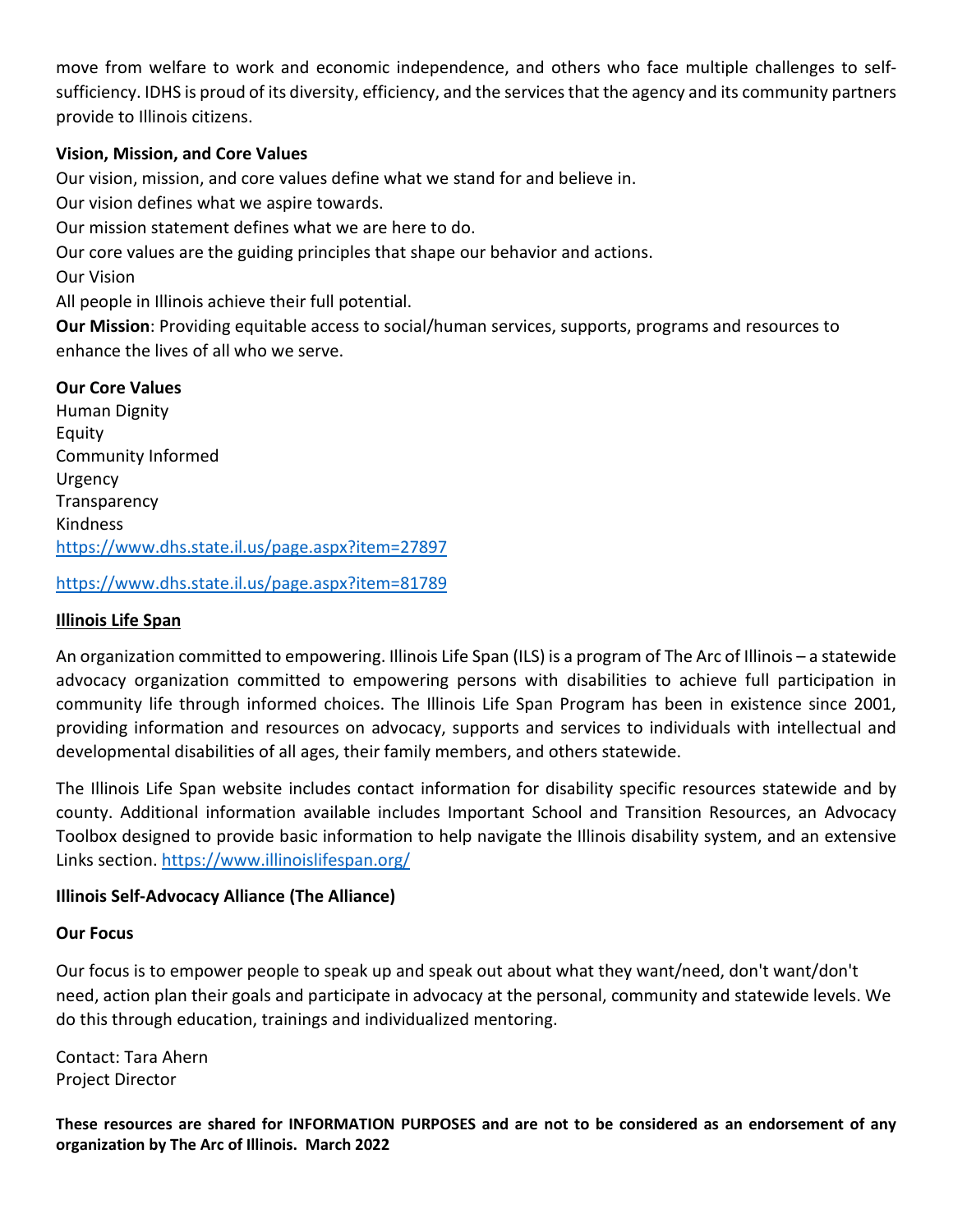P: 773.787.9651 [www.selfadvocacyalliance.org](http://www.selfadvocacyalliance.org/)

### **Ligas Family Advocate Program**

The Arc Ligas Family Advocate Program provides family-to-family support for individuals and their families who are selected through the Illinois Department of Human Services, Division of Developmental Disabilities (IDHS/DDD), PUNS as a result of the Ligas Consent Decree. Family advocates will address the needs of individuals with developmental disabilities and their families by providing information about and options for using community-based services for people with developmental disabilities, including Home-Based Support Services (HBS) and Community Integrated Living Arrangement (CILA) services to build full and integrated lives in their homes and communities. We work with families who receive Early Notification letters as well as those selected from PUNS. *A primary goal of the program is to connect families with other families so they can share their unique perspective as stakeholders in the system***.** It is equally important to provide consistent information across the state early enough in the planning stage that award letter recipients and their families have a chance to consider choices that may be outside what is already familiar to them. Website:<http://ligasfamilyadvocateprogram.org/>

#### **Pace Bus**

Pace is the premier suburban transit provider, quickly moving people to work and school safely and efficiently. The backbone of Chicago's suburbs, Pace serves tens of thousands of daily riders with more fixed bus routes, vanpools and Dial-a-Ride programs. Pace covers 3,500 square miles and is the one of the largest bus services in North America. Website: [http://www.pacebus.com](http://www.pacebus.com/)

### **Parents of Extraordinary Children (P.E.C.S.)**

PECS originated as a volunteer-based organization, located within the 10th Ward area. Parents of Extraordinary Children's mission is: "To empower, support, inform and advocate for parents in South-East Side of Chicago." Our workshops are designed to educate and support the parents of children and young adults with disabilities. We promote inclusion, raise awareness and distribute information to the community as a whole. Also, PECS' workshops include vital information on self-advocacy, how to be assertive when requesting services and developing life skills. Contact: -Follow us on Facebook: <https://www.facebook.com/PECS10thWard/>(312) 600-5479; [pecs10thward@gmail.com](mailto:pecs10thward@gmail.com) Margaret Cortes [mcortes@pexc10thward.com](mailto:mcortes@pexc10thward.com)

#### **Rubin Law -Special Needs Legal & Future Planning**